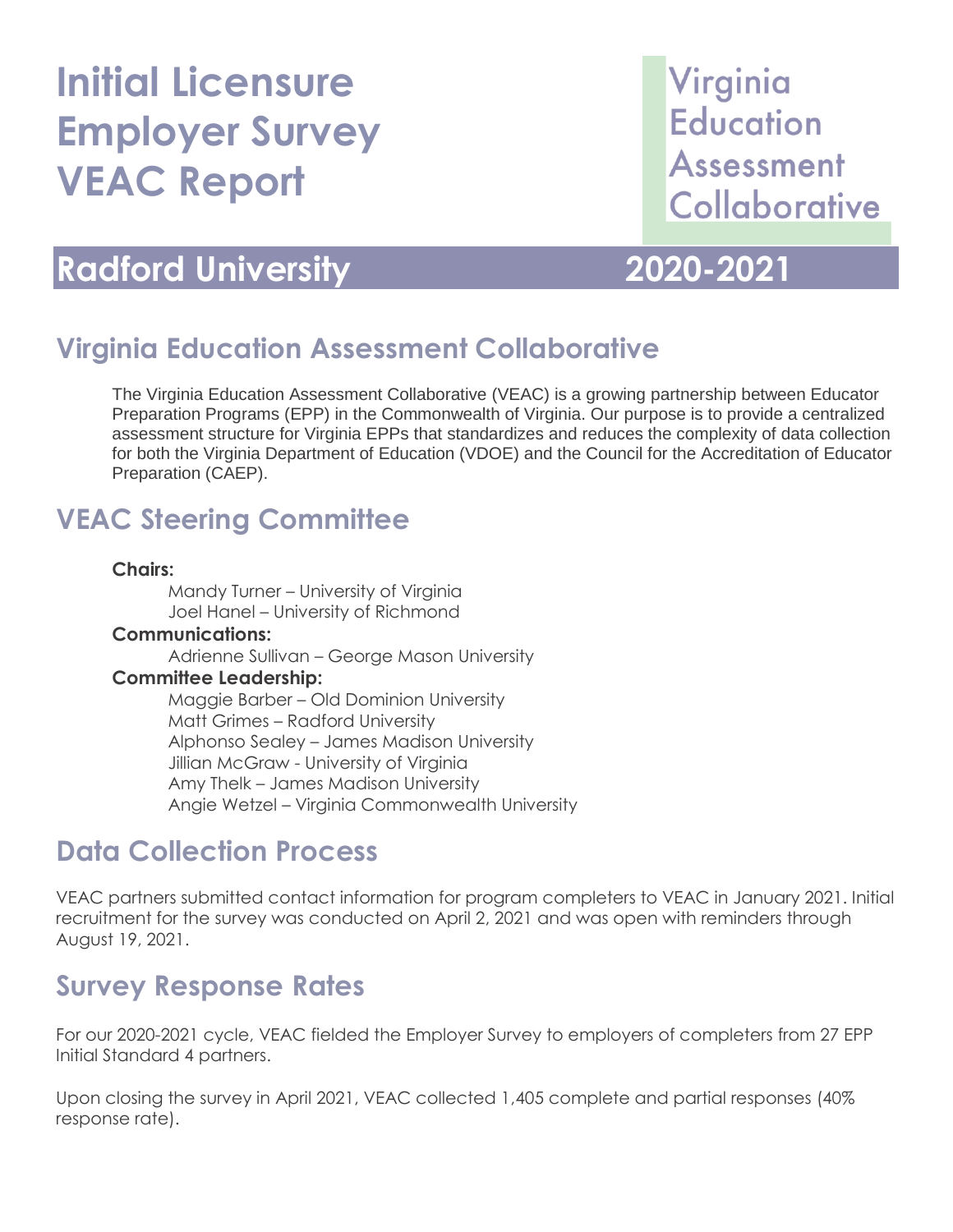For Radford University, the EPP had a 45% response rate on the VEAC Employer Survey based on the total number of contacts submitted to VEAC minus the number of failed/bounced emails.

This year, VEAC has provided EPP partners access to a responsive dashboard to view wholistic data from the 2020-2021 VEAC cycle found on our website – www.projectveac.org.

## **Overall Program Satisfaction**

This section addresses the overall readiness item in the VEAC employer survey. Specifically, the item asks employers, "Based on your experiences with this teacher, what best describes the extent to which they were ready to meet the needs of students in your school?" Respondent employers could respond "Fully ready (able to have an immediate impact on student learning), Mostly ready (able to successfully meet the needs of most students," "Moderately ready (in order to be successful, needed additional training, support, and coaching beyond what is typically provided to beginning teachers)," "Minimally ready (limited success meeting the needs of students and improving outcomes even with additional supports)" or "Not ready (unable to meet the needs of students even with additional supports)." On this overall satisfaction item, there were 1,338 responses collected.

To find the average overall satisfaction, responses are coded, from 1 to 5. Higher values indicate more satisfaction, and lower values indicate more dissatisfaction. Table 1 provides descriptive statistics on this scaled version of the overall satisfaction item.

|                              | Mean | Standard<br>Deviation | Standard<br>Error | Lower 95%<br>CI from<br>Mean | Upper 95%<br>CI from<br>Mean | N     |
|------------------------------|------|-----------------------|-------------------|------------------------------|------------------------------|-------|
| Radford<br><b>University</b> | 4.51 | .65                   | 0.07              | 4.35                         | 4.65                         | 71    |
| <b>AII VEAC</b>              | 4.52 | .72                   | 0.02              | 4.48                         | 4.55                         | 1,338 |

**Table 1: Overall Satisfaction Scaled Descriptive**

**Item ranges from 1 - 5**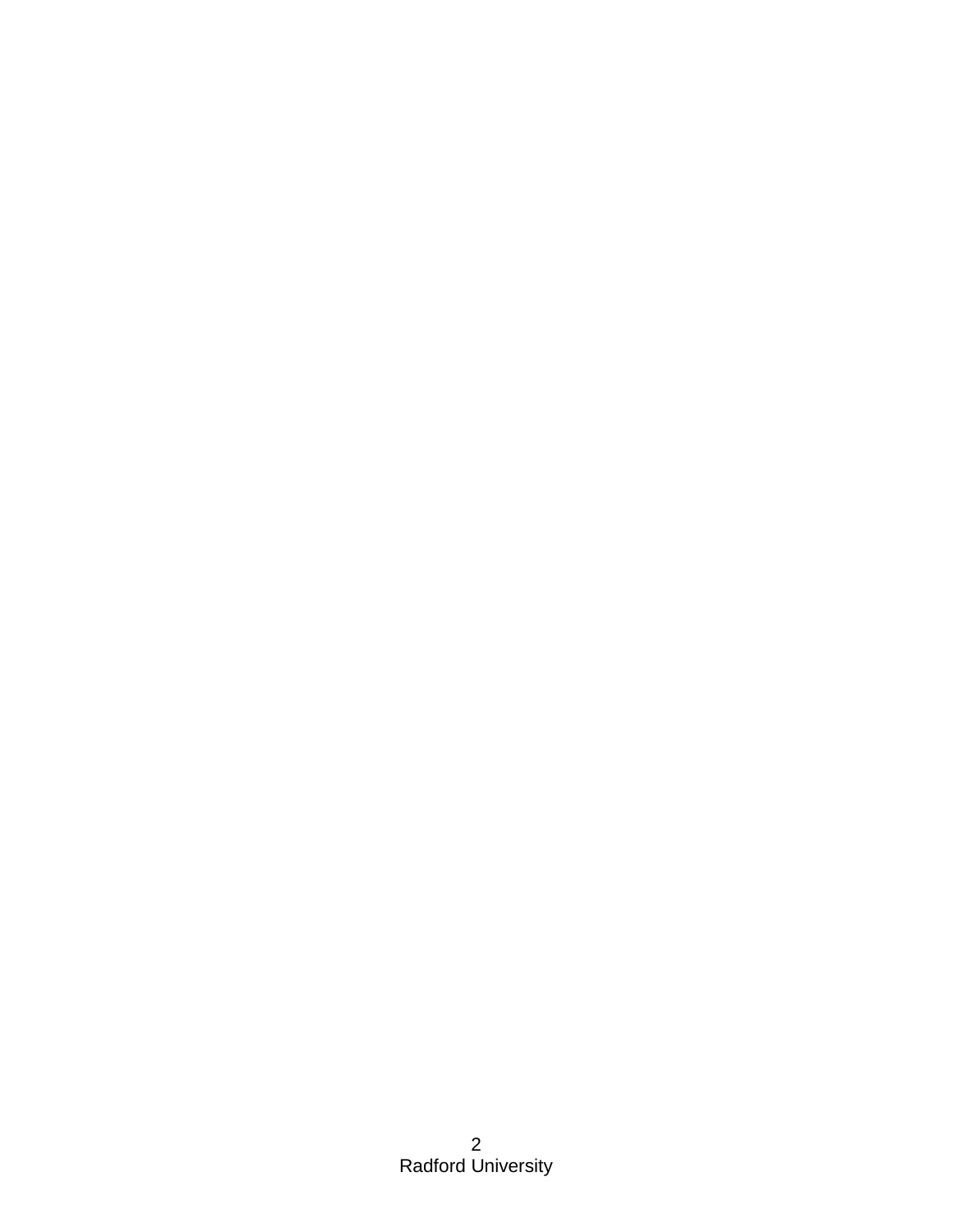### **Completer Satisfaction on VUPS/InTASC**

### **Table 2: Tagged VUPS/InTASC Survey Items**

Please rate \${e://Field/C.FirstName} \${e://Field/C.LastName}'s performance on each of the following:

| Item                                                                                                                                                                                                                                                                 | <b>EPP Mean</b> | <b>EPPN</b> | <b>VEAC</b><br>Mean | <b>VEAC</b><br>Mean -<br>95% CI | <b>VEAC</b><br>Mean +<br>95% CI | <b>VEAC</b><br>N. |
|----------------------------------------------------------------------------------------------------------------------------------------------------------------------------------------------------------------------------------------------------------------------|-----------------|-------------|---------------------|---------------------------------|---------------------------------|-------------------|
| A: Demonstrates an<br>understanding of the<br>curriculum, subject content,<br>and the developmental<br>needs of students by<br>providing relevant learning<br>experiences.                                                                                           | 3.39            | 71          | 3.37                | 3.34                            | 3.40                            | 1,328             |
| B: Plans using state<br>standards, the school's<br>curriculum, effective<br>strategies, resources, and<br>data to meet the needs of<br>all students.                                                                                                                 | 3.45            | 71          | 3.35                | 3.32                            | 3.38                            | 1,326             |
| C: Effectively engages<br>students in learning by<br>using a variety of<br>instructional strategies in<br>order to meet individual<br>learning needs.                                                                                                                | 3.52            | 71          | 3.36                | 3.33                            | 3.40                            | 1,328             |
| D: Systematically gathers,<br>analyzes, and uses all<br>relevant data to measure<br>student academic progress,<br>guide instructional content<br>and delivery methods, and<br>provide timely feedback to<br>both students and parents<br>throughout the school year. | 3.30            | 71          | 3.22                | 3.19                            | 3.26                            | 1,321             |
| E: Uses resources.<br>routines, and procedures to<br>provide a respectful,<br>positive, safe, student<br>centered environment that<br>is conducive to learning.                                                                                                      | 3.54            | 71          | 3.44                | 3.40                            | 3.47                            | 1,330             |
| F: Maintains a commitment<br>to professional ethics,<br>communicates effectively,<br>and takes responsibility for<br>and participates in<br>professional growth that<br>results in enhanced student<br>learning.                                                     | 3.52            | 71          | 3.48                | 3.44                            | 3.51                            | 1,330             |
| G: Work results in<br>acceptable, measurable,<br>and appropriate student<br>academic progress.                                                                                                                                                                       | 3.39            | 70          | 3.32                | 3.28                            | 3.35                            | 1,324             |